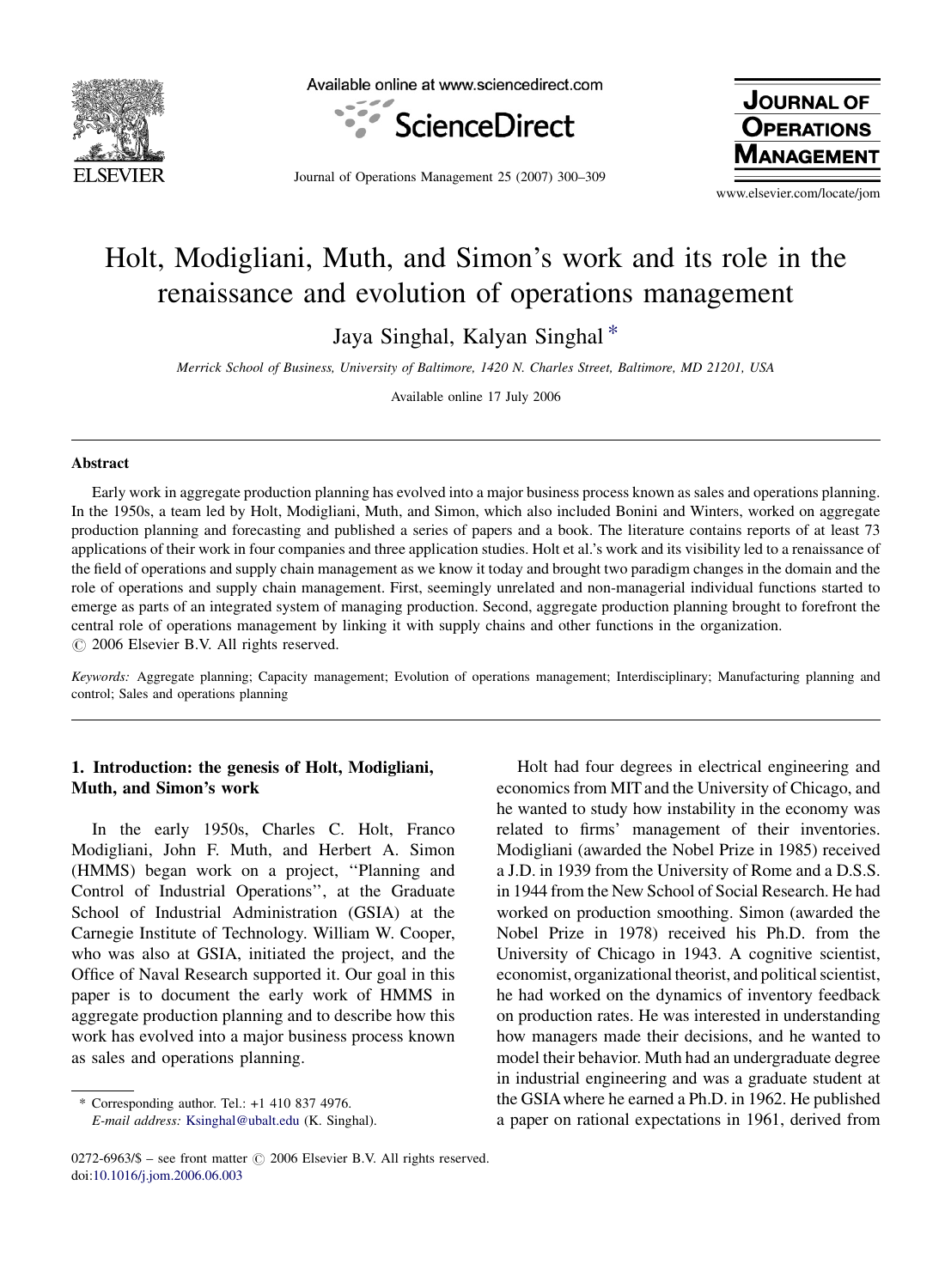the work on the project, ''Planning and Control of Industrial Operations''. Robert Lucas built on Muth's work and won a Nobel Prize in 1995.

According to [Simon \(1978a\),](#page--1-0) the goal of the GSIA, which was newly established in 1949, was ''to place business education on a foundation of fundamental studies in economics and behavioral science''. Simon noted that the work on the HMMS project was a part of this effort, and that fortunately the computer and the new management science techniques had just started appearing.

## 1.1. Production management just before the HMMS work

Commenting on the state of operations and supply chain management in the early 1950s, [Muth \(2004a\)](#page--1-0) noted, ''Textbooks at the time focused on the EOQ formula, Gantt chart displays, punched card systems for dispatching, moving average forecasts, and that's about it''. In the textbook,Analysis of Production Management, [Bowman and Fetter \(1957\)](#page--1-0) (then assistant professors at MIT) essentially covered hypothesis testing, various charts (Gantt charts, activity charts, and so forth), mathematical programming, statistical control, sampling inspection, industrial experimentation, total value analysis, Monte Carlo analysis, and equipment investment analysis. [Holt \(2002\)](#page--1-0) said that a few years before they started work on the project, a consulting firm had sold ''A simple lot size formula to Westinghouse Electrical Corporation for something like \$100,000''. It presumably included the consultants' time. The HMMS work was a turning point in the direction of operations management.

### 2. The HMMS model and its solution

The HMMS team started the project by interviewing managers at about 15 companies. According to [Holt](#page--1-0) [\(2002\)](#page--1-0), the managers initially denied that they had any problems, but after persistent questioning, the team found that the managers were simply going from one crisis to another: inadequate forecasts of ''wildly fluctuating demand for thousands of products'', huge fluctuations between overtime and idle time, and gross incompatibilities between aggregate production plans and plans for individual products.

The team finally focused on an ''application oriented'' context ([Cooper, 2004\)](#page--1-0) for scheduling paint production at the Springdale plant of the Pittsburgh Glass Corporation (now PPG Industries) because it ''had the generic system problem in a fairly simple

form''. [Augier and March \(2004\)](#page--1-0) observed that the project was essentially a study of decision making under uncertainty.

## 2.1. The HMMS model

The core of HMMS' work was a linear-quadratic model of aggregate production planning. HMMS submitted an article based on their findings to Operations Research, which rejected it on the basis that the work was ''not operations research'' ([Cooper,](#page--1-0) [2004\)](#page--1-0). HMMS then published their findings in two papers in the second volume of Management Science [\(Holt et al., 1955, 1956\)](#page--1-0). Several other papers concerning the ''Planning and Control of Industrial Operations'' project accompanied these two, for example, [Simon \(1955, 1956\)](#page--1-0), [Bonini \(1958\)](#page--1-0), [Muth](#page--1-0) [\(1960\),](#page--1-0) and [Winters \(1960\).](#page--1-0) [Holt et al. \(1960\)](#page--1-0) then published a book that covered these papers and the two in Management Science. Bonini and Winters, Ph.D. students at GSIA at the time, also contributed to the book. Several other papers on parts of the project and some derived from it followed ([Muth, 1961; Holt and](#page--1-0) [Modigliani, 1961; Holt, 1962; Winters, 1962](#page--1-0)).

The [Holt et al. model \(1960\)](#page--1-0) consists of selecting production and workforce levels in each of T periods so as to satisfy ordered shipments while minimizing the sum of the costs over the T periods. Let  $P_t$ ,  $W_t$ ,  $I_t$ , and  $S_t$ represent production volume, workforce level, end-ofperiod inventory, and ordered shipment for period t, and let  $I_0$  and  $W_0$  represent the specified values of the initial inventory and the initial workforce. The cost in period  $t$ consists of the following components:

Regular payroll costs :  $C_1W_t + C_{13}$ 

Hiring and layoff costs :  $C_2(W_t - W_{t-1} - C_{11})^2$ 

Overtime costs :

$$
C_3(P_t - C_4W_t)^2 + C_5P_t - C_6W_t + C_{12}P_tW_t
$$

Inventory-related costs :  $C_7(I_t - C_8 - C_9S_t)^2$ 

The model was thus formulated as

$$
Z = \sum_{t=1}^{T} [(C_{13} + C_1 - C_6)W_t
$$
  
+  $C_2(W_t - W_{t-1} - C_{11})^2 + C_3(P_t - C_4W_t)^2$   
+  $C_5P_t + C_{12}P_tW_t + C_7(I_t - C_8 - C_9S_t)^2]$  (1)

(1)